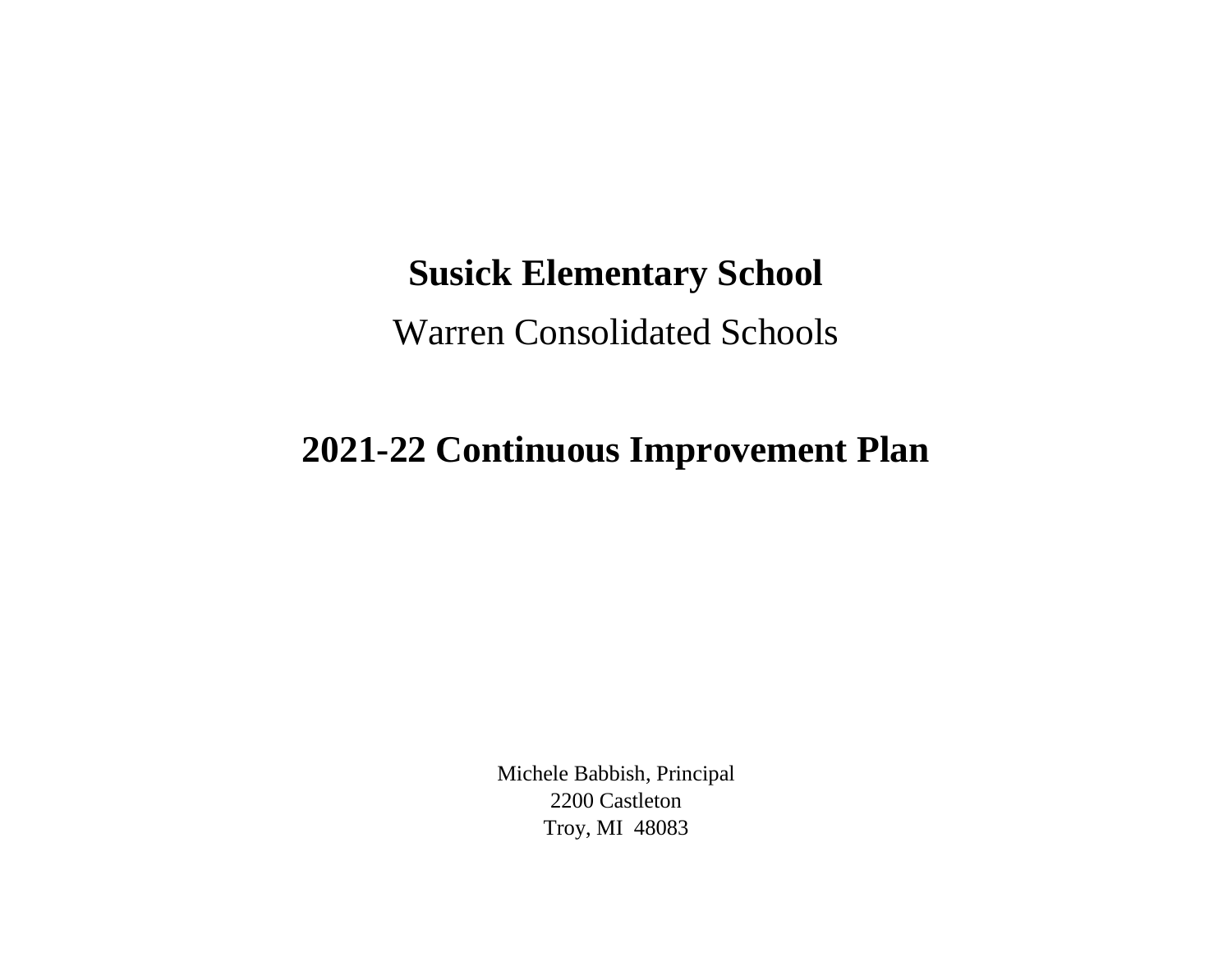**Using your building's data story and equity reflection, review your current improvement plan. Does this new information on equity lead to adjusting or adding any additional strategies or activities to your improvement plan? Indicate your goals below and any revisions for 2021-2022.**

| Goal 1 - English Language Arts                                                |                                                                                                                                                                                            |
|-------------------------------------------------------------------------------|--------------------------------------------------------------------------------------------------------------------------------------------------------------------------------------------|
| <b>SMART Goal Language</b>                                                    | All students at Susick Elementary School will show growth in reading. 80% of students will demonstrate proficiency in<br>reading by June 2022 as measured by state and common assessments. |
| <b>Continuation Goal</b><br>(Yes or No)                                       | Yes                                                                                                                                                                                        |
| <b>Additional Strategies</b>                                                  |                                                                                                                                                                                            |
| <b>Additional Activities</b>                                                  |                                                                                                                                                                                            |
| <b>Title I Funding Source</b><br><b>Update (must match Title</b><br>I budget) |                                                                                                                                                                                            |
| <b>Other Funding Sources</b><br><b>Update</b>                                 |                                                                                                                                                                                            |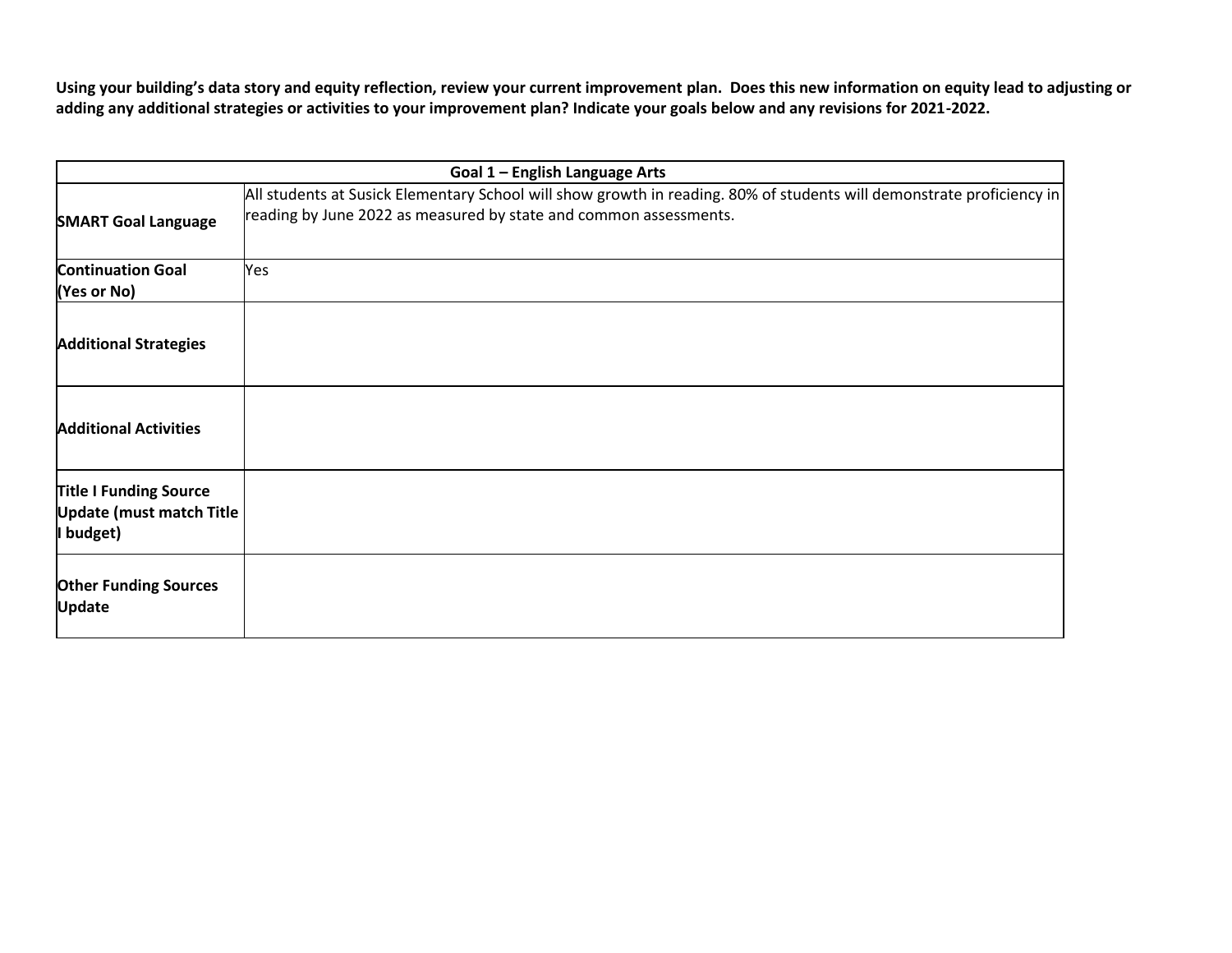| Goal 2-Math                                                            |                                                                                                                                                                                                                                                                             |
|------------------------------------------------------------------------|-----------------------------------------------------------------------------------------------------------------------------------------------------------------------------------------------------------------------------------------------------------------------------|
| <b>SMART Goal Language</b>                                             | All students at Susick Elementary School will show growth in math. 80% of students will demonstrate proficiency in<br>number sense by June 2022 as measured by state and common assessments.                                                                                |
| <b>Continuation Goal</b><br>(Yes or No)                                | Yes                                                                                                                                                                                                                                                                         |
| <b>Additional Strategies</b>                                           |                                                                                                                                                                                                                                                                             |
| <b>Additional Activities</b>                                           | K-5 classroom teachers will be invited to participate in a 4-part after-school professional development series in the fall to<br>train teachers on AVMR techniques. These "AVMR Tips and Tricks" will support classroom teachers in their Tier I and Tier 2<br>instruction. |
| <b>Title I Funding Source</b><br>Update (must match Title I<br>budget) |                                                                                                                                                                                                                                                                             |
| <b>Other Funding Sources</b><br><b>Update</b>                          | SIP funds for AVMR training<br>\$5125 for supplies and workshop rates                                                                                                                                                                                                       |